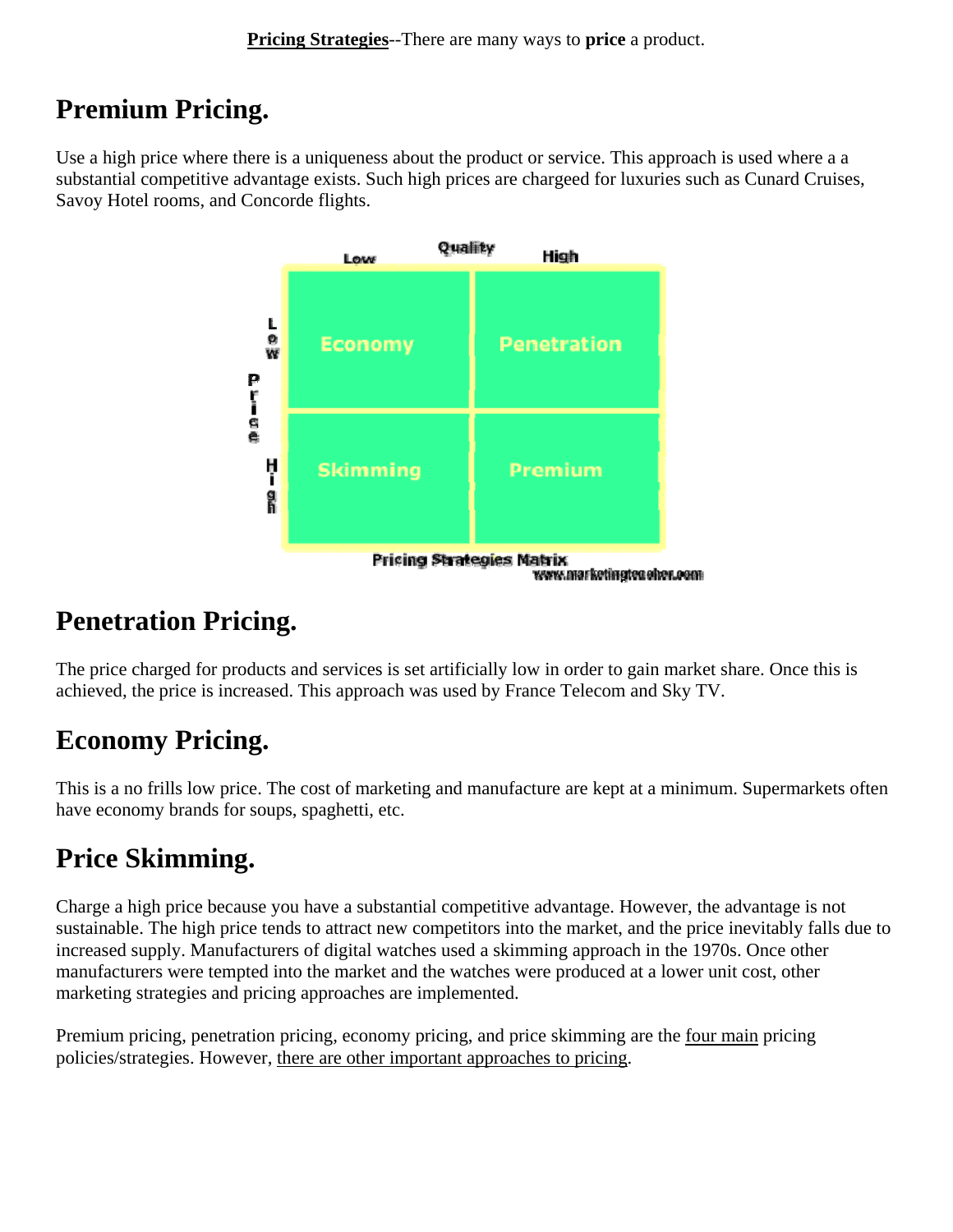#### **Additional Alternative Approaches to Pricing**

### **Psychological Pricing.**

This approach is used when the marketer wants the consumer to respond on an emotional, rather than rational basis. For example 'price point perspective' 99 cents not one dollar.

# **Product Line Pricing.**

Where there is a range of product or services the pricing reflect the benefits of parts of the range. For example car washes. Basic wash could be \$2, wash and wax \$4, and the whole package \$6.

# **Optional Product Pricing.**

Companies will attempt to increase the amount customer spend once they start to buy. Optional 'extras' increase the overall price of the product or service. For example airlines will charge for optional extras such as guaranteeing a window seat or reserving a row of seats next to each other.

## **Captive Product Pricing**

Where products have complements, companies will charge a premium price where the consumer is captured. For example a razor manufacturer will charge a low price and recoup its margin (and more) from the sale of the only design of blades which fit the razor.

### **Product Bundle Pricing.**

Here sellers combine several products in the same package. This also serves to move old stock. Videos and CDs are often sold using the bundle approach.

### **Promotional Pricing.**

Pricing to promote a product is a very common application. There are many examples of promotional pricing including approaches such as BOGOF (Buy One Get One Free).

### **Geographical Pricing.**

Geographical pricing is evident where there are variations in price in different parts of the world. For example rarity value, or where shipping costs increase price.

# **Value Pricing.**

This approach is used where external factors such as recession or increased competition force companies to provide 'value' products and services to retain sales e.g. value meals at McDonalds.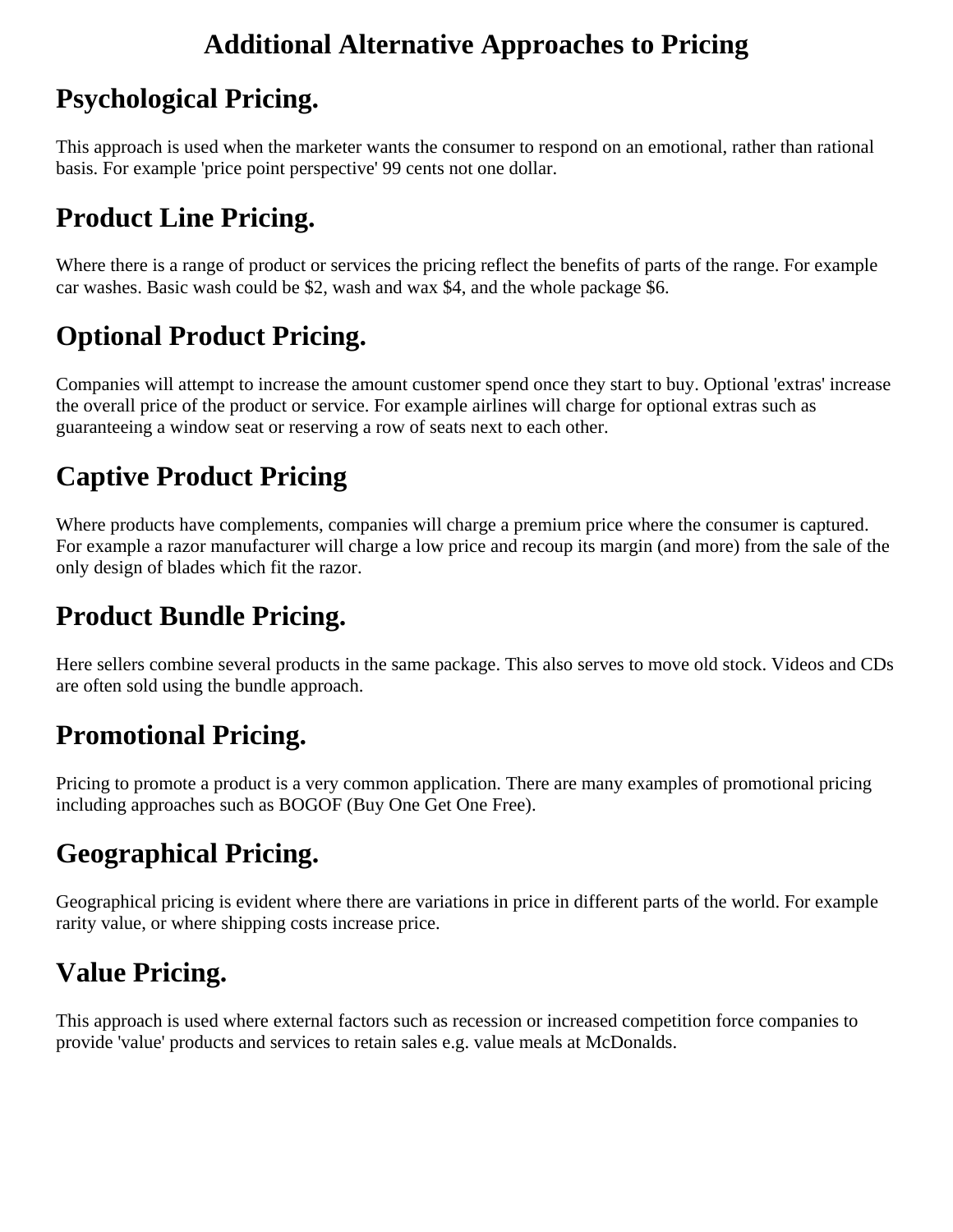#### **PRICING WORKSHEET**

Listed below are a series of pricing strategies/polices. Place them onto the correct section of the matrix.



- 1. Wall-Mart launch a new range of own-label soups.
	- 2. Cunard launch two new cruise ships.
- **Example 2.** A cable TV provider moves into a new area and needs to achieve a market share.
- **EXECUTE:** 4. Holiday Inns try to fill hotels during winter weekends. (This one will fall into two different ones.)
- **EXECUTE:** 5. Burger King introduces a new range of value meals.
- \_\_\_\_\_\_\_\_\_\_\_\_\_\_\_ 6. Nokia launch a new videophone.
- 7. After watching The Apprentice episode from November 25, 2010, tell me in your opinion what pricing strategy out of the 4 main pricing strategies the women should have used to sell the watches and why you think this would have been the most effective pricing strategy?

8. Tell me in your opinion what pricing strategy out of the 4 main pricing strategies the men should have used to sell the purses and why you think this would have been the most effective pricing strategy?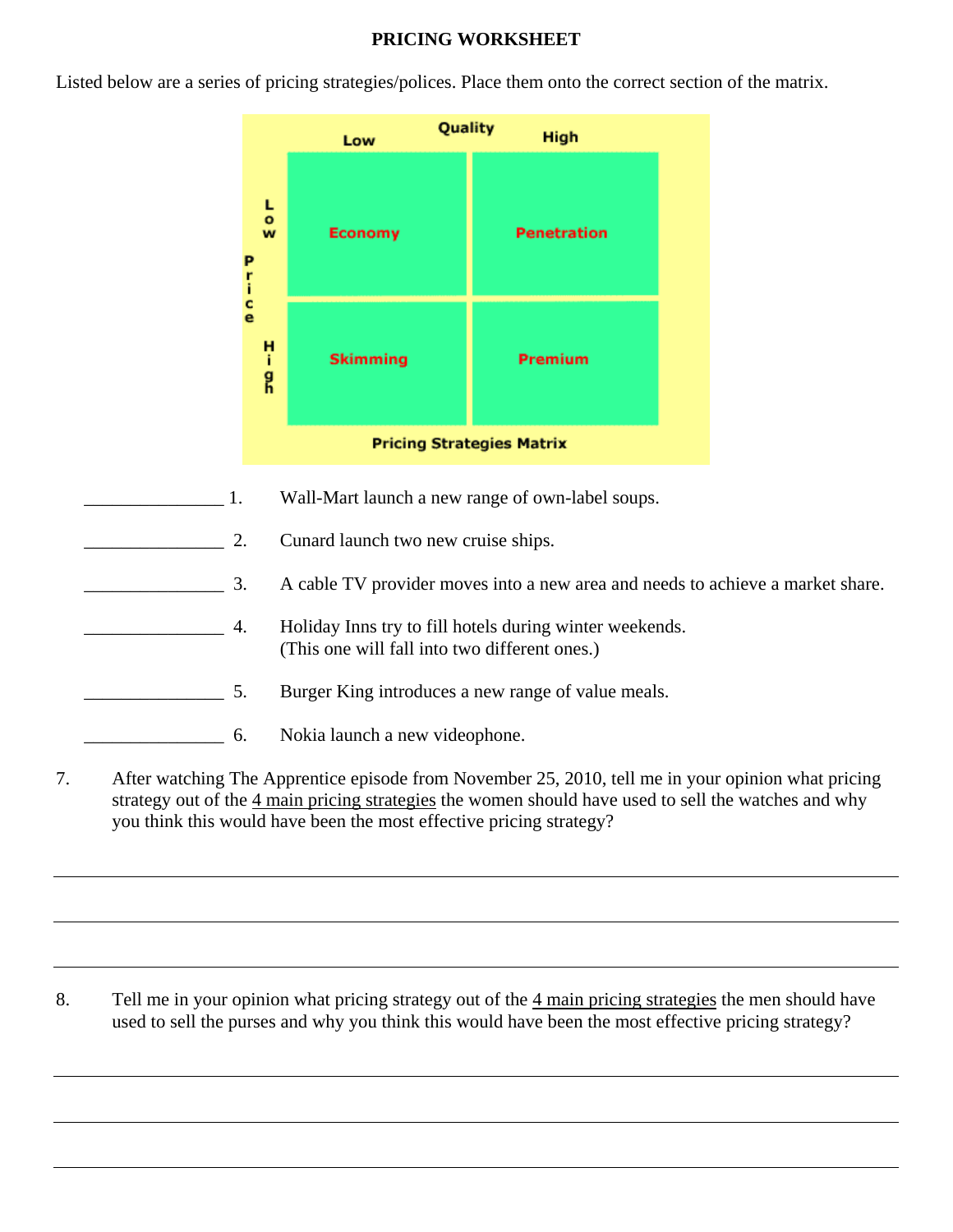9. Tell me in your opinion what other alternative strategy to pricing the Women used or should have used to encourage shoppers to purchase their watches and why you think this was effective or should have been effective?

10. Tell me in your opinion what other alternative strategy to pricing the Men used or should have used to encourage shoppers to purchase their purses and why you think this was effective or should have been effective?